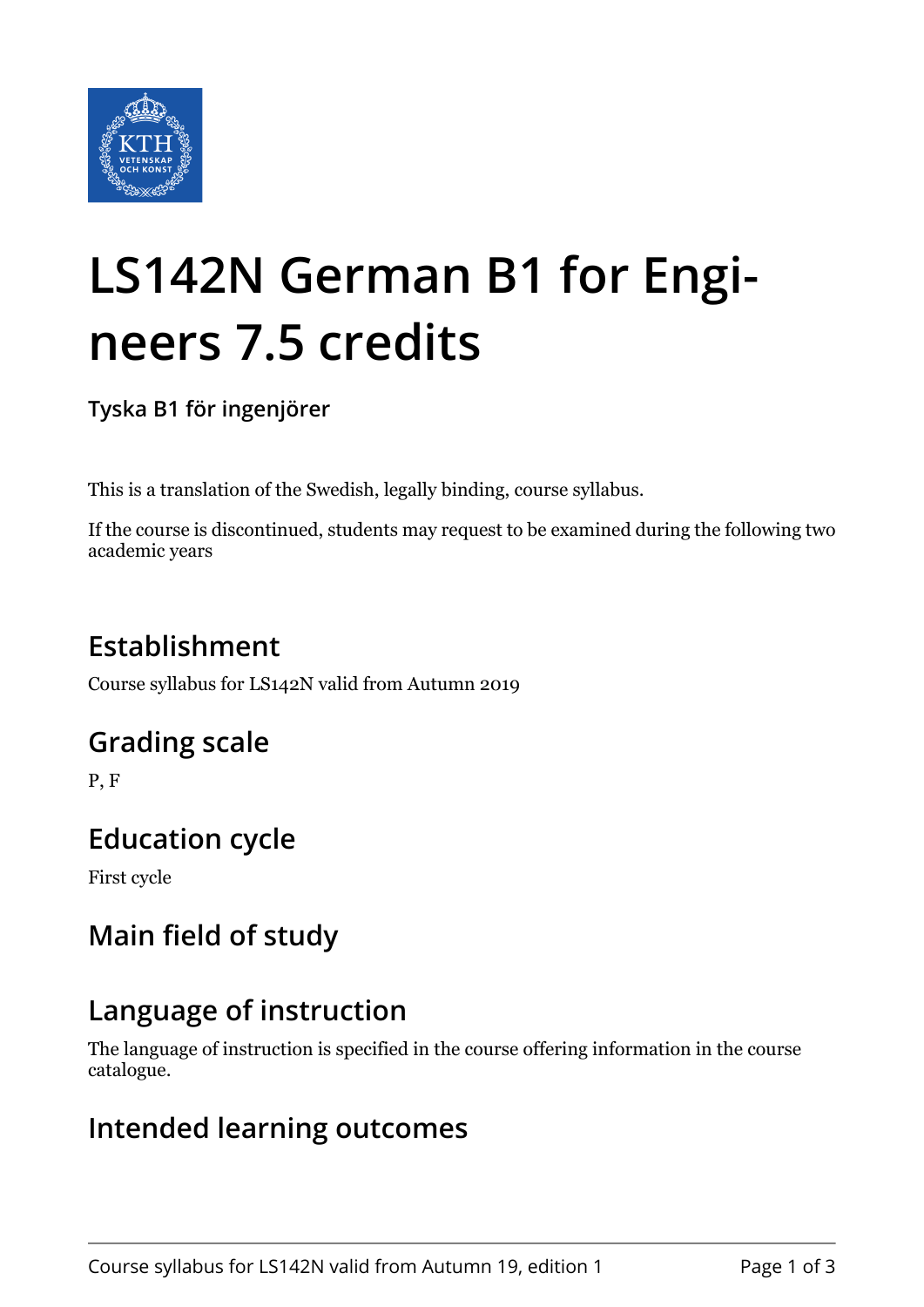The intended learning outcomes for the course refer mainly to the level B1, with certain elements of B2, according to CEFR, the Common European Framework of Reference for Languages, and aim to strengthen the student's global competence.

On completion of the course, the student should, in addition to what is specified in courses at lower levels, be able to:

Listening comprehension • understand the contents of clear standard speech about general subject areas (B1/B2)

Reading comprehension

• understand and account for short authentic texts with a connection to technology (B1/B2)

Spoken interaction and production

- talk and argue informally about subjects of personal interest or linked to studies, work, or current events (B1)
- give an individually prepared presentation of a specialised nature (B1)

Written production

• write different types of text of general and technical nature (B1)

#### **Course contents**

The off-campus teaching, that constitutes about 75 % of the teaching, consists of: course modules containing technical texts, word lists and a variety of tasks on the texts; resources for individual learning (grammar exercises); written communication with examples of summaries and comments, short reports and product specifications, letters, fax and e-mail. The course meetings, which take place in the evenings, cover: exercises in understanding and participating in conversation, exercises in presentation of texts of general and specialised nature; oral presentations.

## **Specific prerequisites**

Basic university qualification. Completion and pass of German A2 for Engineers, equivalent older course, or the equivalent knowledge demonstrated in a compulsory placement test.

## **Course literature**

Course literature will be announced before the start of the course.

Recommended reference literature and electronic resources will be listed in the course information or in a similar way

## **Examination**

- KONA Assessment, 1.5 credits, grading scale: P, F
- LEXA Continuous Assessment, 6.0 credits, grading scale: P, F